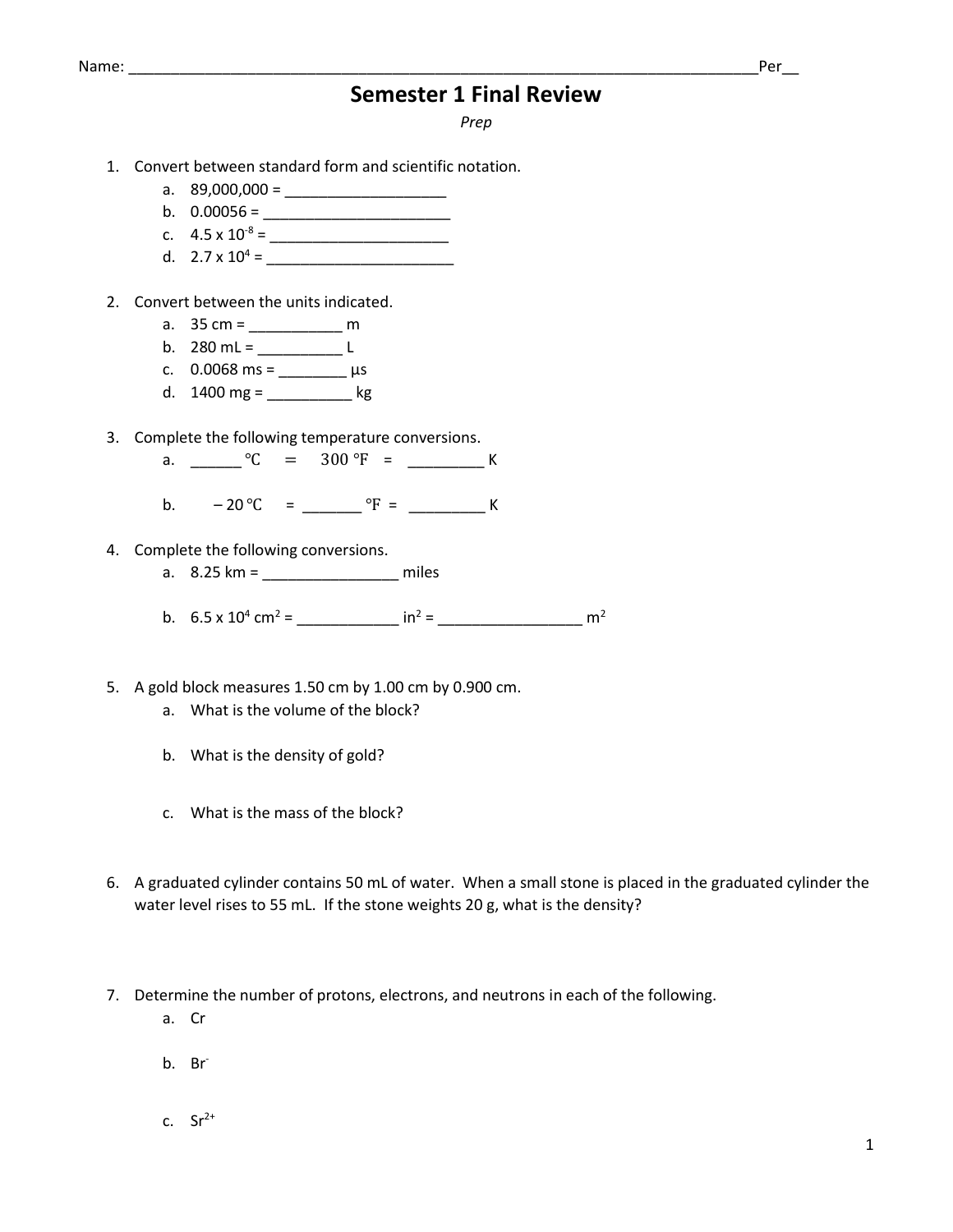- 8. Draw a Bohr Diagram for the following elements. Include the number of protons, electrons, and neutrons.
	- a. N
	- b. Ca
- 9. Chromium has four isotopes: Chromium-50 (4.35 %), chromium-52 (83.7%), Chromium-53 (9.50 %), and chromium-54 (2.37%).
	- a. Determine the number of neutrons in each isotope.
	- b. Determine the average atomic mass of Chromium
- 10. Write orbital notation for the following elements/ions.
	- a. Si
	- b. V
	- c.  $S^2$
- 11. Write electron configuration for the following elements/ions.
	- a. Cl
	- b. Ge
	- c.  $Y^{3+}$
- 12. Write noble gas notation for the following elements/ions.
	- a. Rb
	- b. Sc
	- $c. \quad \Gamma$

13. Determine the number of valence electrons in each of the following elements:

- a. S
- b. Ca
- c. Ar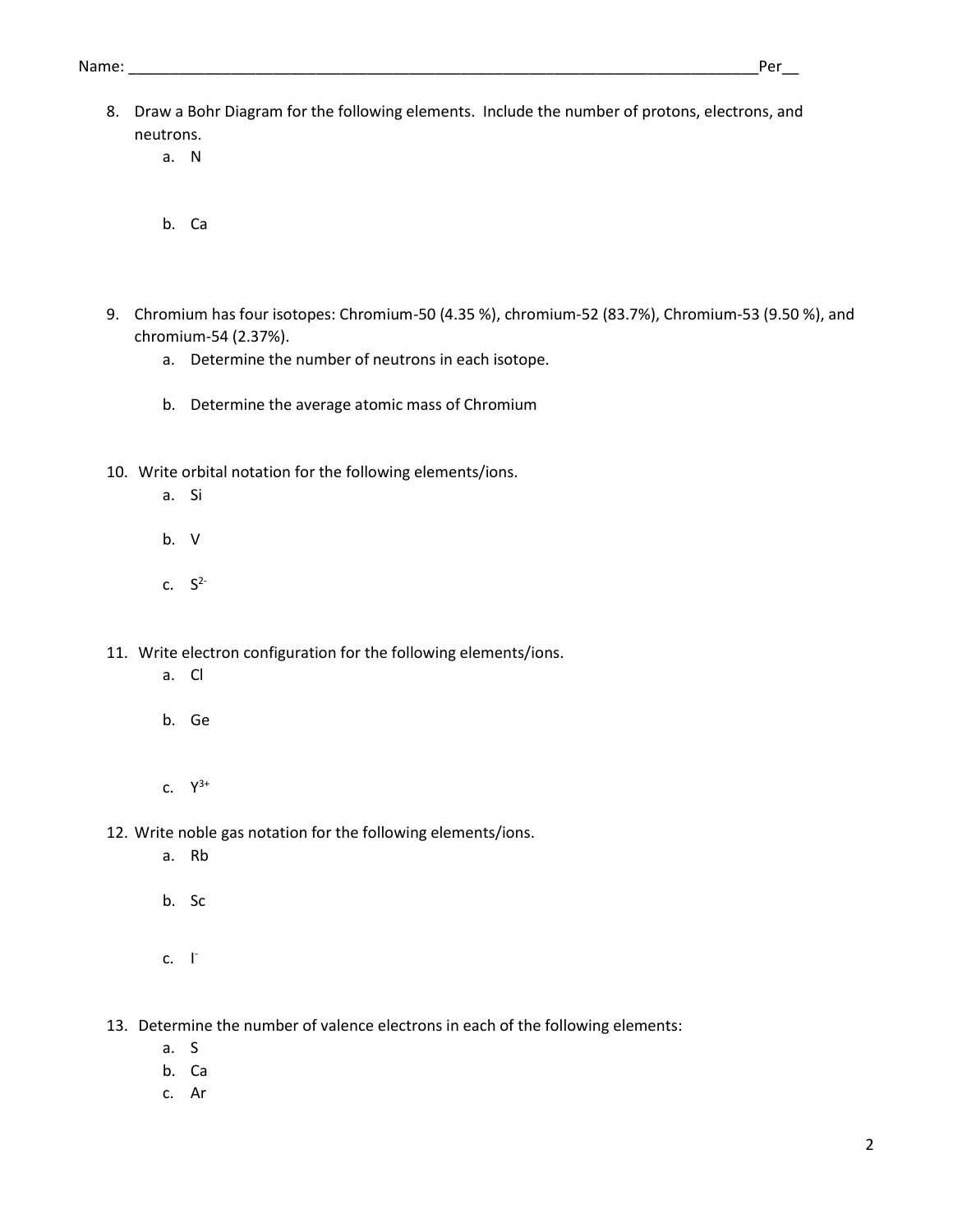#### Name: \_\_\_\_\_\_\_\_\_\_\_\_\_\_\_\_\_\_\_\_\_\_\_\_\_\_\_\_\_\_\_\_\_\_\_\_\_\_\_\_\_\_\_\_\_\_\_\_\_\_\_\_\_\_\_\_\_\_\_\_\_\_\_\_\_\_\_\_\_\_\_\_\_\_Per\_\_

# 14. Complete the following table.

|                                                                 |     | Na or P? |     | Li or K? |
|-----------------------------------------------------------------|-----|----------|-----|----------|
| <b>Bohr Diagram</b>                                             | Na: | P:       | Li: | К:       |
| Which element has a<br>larger atomic radius?<br>Explain.        |     |          |     |          |
| Which element has a<br>higher ionization<br>energy? Explain.    |     |          |     |          |
| Which element has a<br>higher<br>electronegativity?<br>Explain. |     |          |     |          |

- 15. Which has a larger radius, the atom or the ion? Explain.
	- a. P or  $P^3$ -
	- b. Zr or  $Zr^{4+}$
- 16. For each molecule: 1. Draw the Lewis Structure. 2. Draw the VSEPR diagram and classify the shape of the molecule.

| $a.$ OF $2$  | $b.$ PF $_3$        |
|--------------|---------------------|
|              |                     |
|              |                     |
|              |                     |
| $c.$ PH $_3$ | d. CBr <sub>4</sub> |
|              |                     |
|              |                     |
|              |                     |
| e. $SF6$     | f. BF <sub>3</sub>  |
|              |                     |
|              |                     |
|              |                     |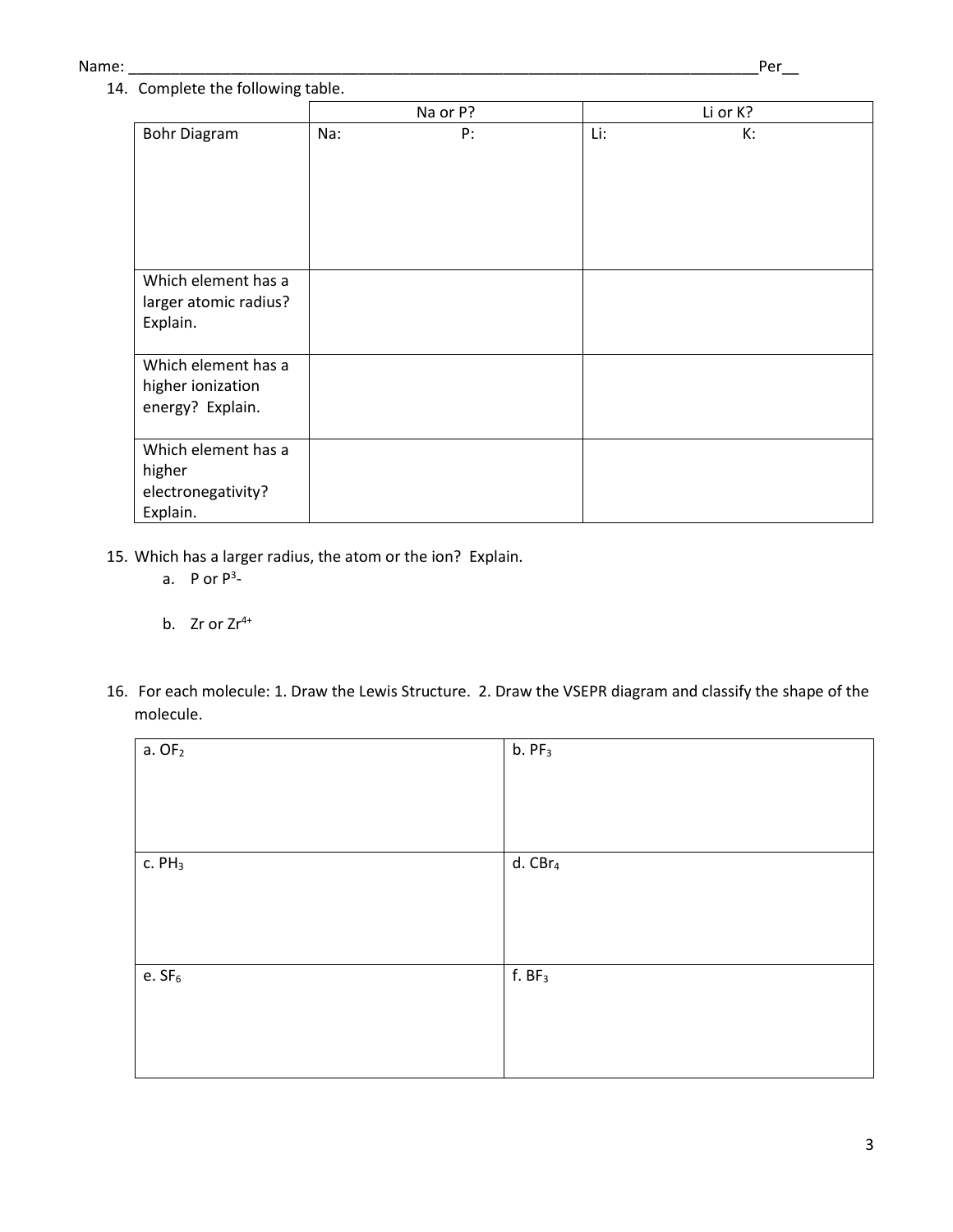| ٨ | งลm |  | ۴ |  |
|---|-----|--|---|--|
|   |     |  |   |  |

| Name:       |                     | Per |
|-------------|---------------------|-----|
| $g. \, CS2$ | h. H <sub>2</sub> O |     |
|             |                     |     |
|             |                     |     |
|             |                     |     |
|             |                     |     |

17. Classify the following substances as mixtures or pure substances. Classify whether each mixture is heterogeneous or homogeneous and whether each pure substance is a compound or element.

| Substance      | <b>Classification</b> |
|----------------|-----------------------|
| A taco         |                       |
| Salt           |                       |
| Sliver         |                       |
| Chocolate milk |                       |

### 18. Name the following compounds.

| a. LiCl              | b. $H_2CO_2$         |  |
|----------------------|----------------------|--|
| c. MgCO <sub>3</sub> | d. FePO <sub>4</sub> |  |
| e. CuS               | f. $CCI4$            |  |
| g. NiCl <sub>3</sub> | h. HBr               |  |
| i. $N_2O_5$          | j. $MnO2$            |  |

19. Write the chemical formula for the following compounds.

| a. sodium sulfide       | b. cobalt (II) chloride |  |
|-------------------------|-------------------------|--|
| c. lithium carbonate    | d. scandium borate      |  |
| e. chromium (III) oxide | f. sulfur hexafluoride  |  |
| g. nitrogen dioxide     | h. hydroiodic acid      |  |
| i. iodic acid           | j. lead (IV) sulfide    |  |
|                         |                         |  |

### 20. Determine the molar mass of the following elements/compounds a. phosphorous b. chlorine b. chlorine c. calcium fluoride d. MgCO<sub>3</sub>

- 21. Complete the following mole conversions.
	- a. 0. 25 mol Al = \_\_\_\_\_\_\_\_\_\_\_\_\_\_\_\_\_\_\_ g Al
	- b. 45 g NaCl = \_\_\_\_\_\_\_\_\_\_\_\_\_\_\_\_\_\_\_\_\_ mol NaCl
	- c.  $2.25 \times 10^{23}$  atoms Au = \_\_\_\_\_\_\_\_\_\_\_\_\_\_\_\_ mol Au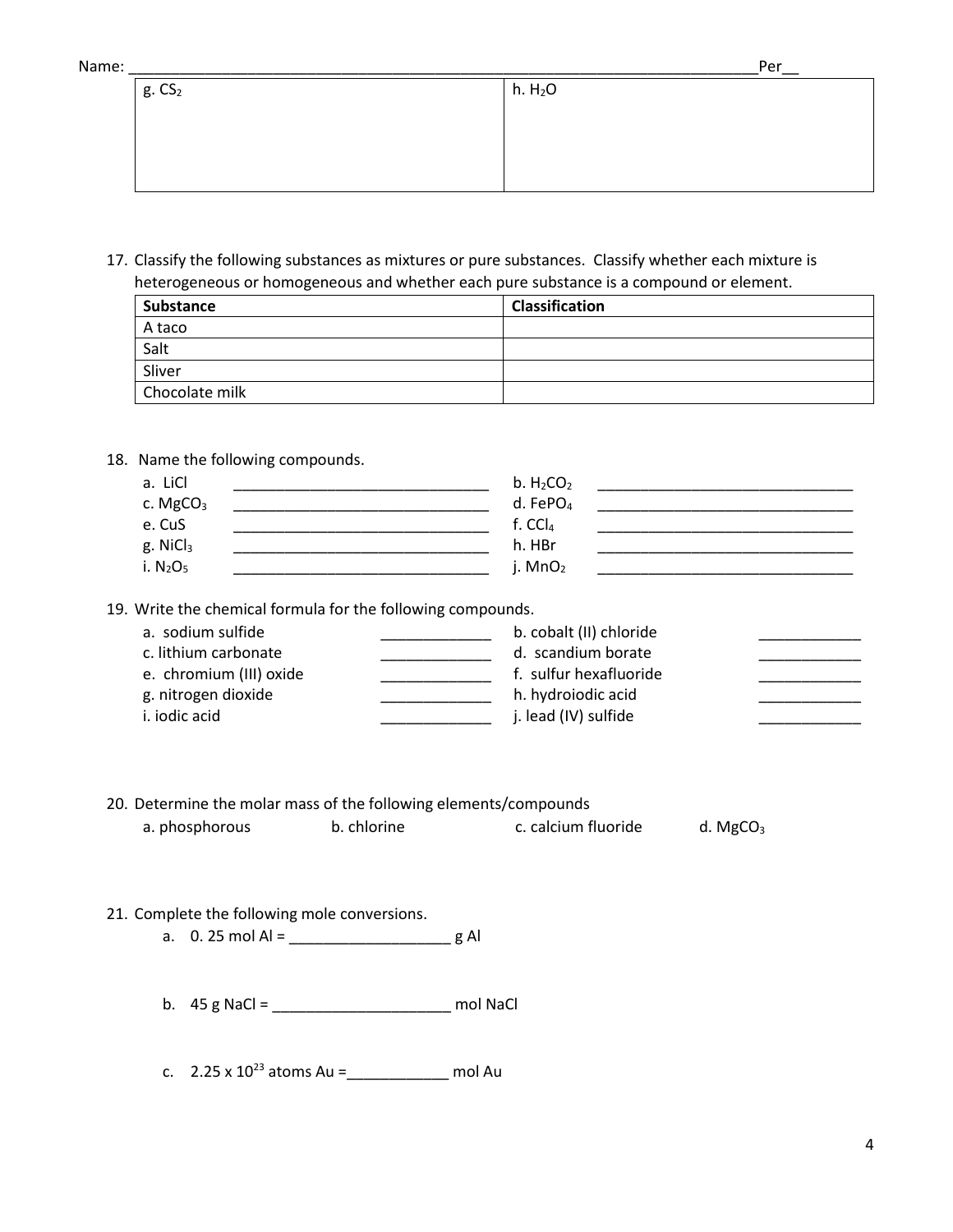- e.  $5.0 \times 10^{24}$  molecules of potassium phosphate = \_\_\_\_\_\_\_\_\_\_\_\_\_\_\_\_\_\_\_\_\_\_\_ kg of potassium phosphate
- 22. If there are 400 molecules of water, how many atoms are there of hydrogen and oxygen?
- 23. Calculate the percent composition of each element in the following compounds.
	- a. Na2S
	- b. Silver nitrate
- 24. Compare the phases of matter.

| <b>State</b> | <b>Molecular Motion</b> | <b>Molecular spacing</b> | Spread to fill a<br>container? | Compressible? |
|--------------|-------------------------|--------------------------|--------------------------------|---------------|
| Solid        |                         |                          |                                |               |
| Liquid       |                         |                          |                                |               |
| gas          |                         |                          |                                |               |

25. Complete the following diagram by labelling the phase change.



26. Classify each of the following changes as chemical or physical and explain why with a piece of evidence.

| Change                    | Classification | Explanation |
|---------------------------|----------------|-------------|
| a. When heated, calcium   |                |             |
| carbonate decomposes into |                |             |
| calcium oxide and carbon  |                |             |
| dioxide                   |                |             |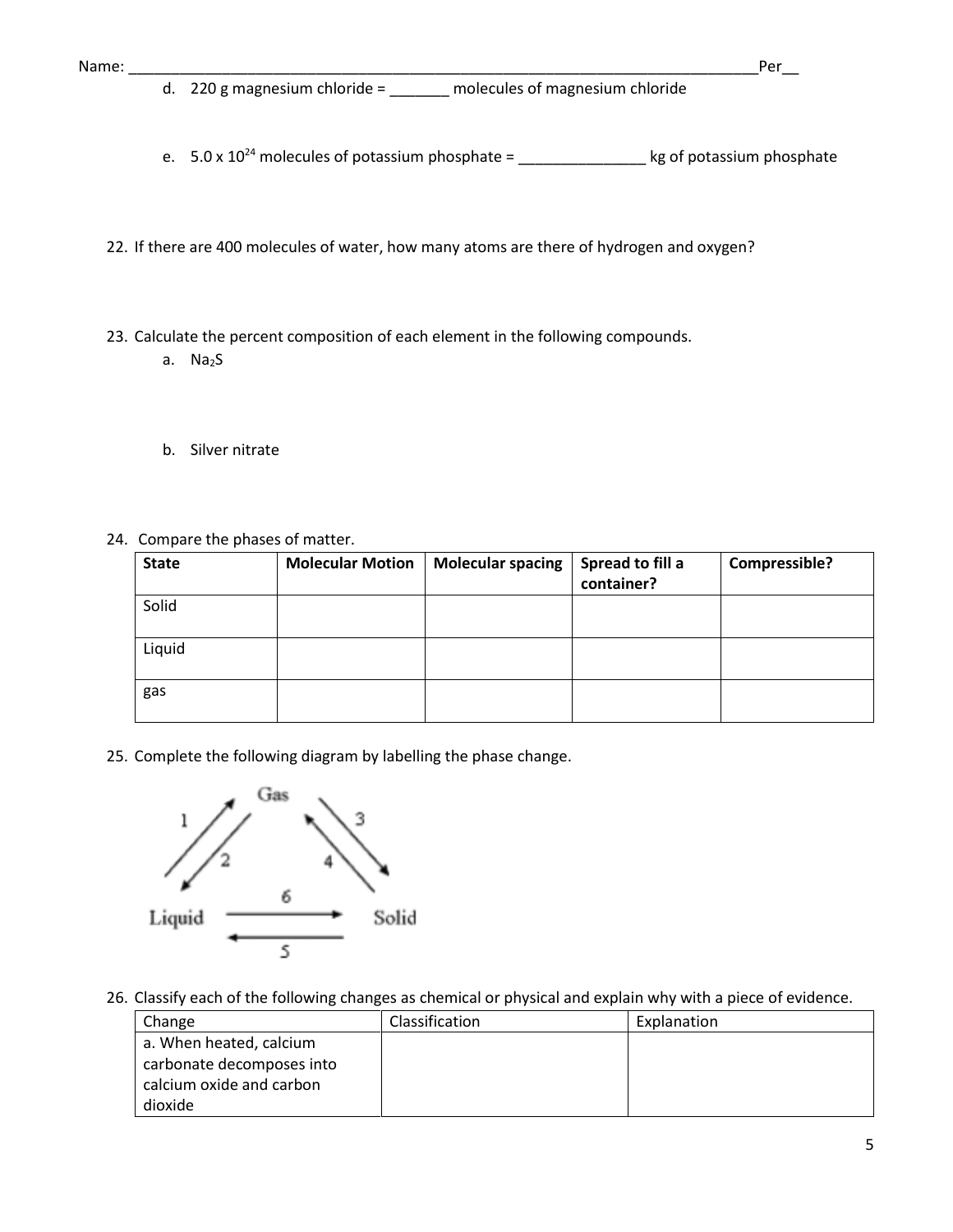| Name: |                                             | Per |
|-------|---------------------------------------------|-----|
|       | b. copper metal is stretched into<br>a wire |     |
|       | c. a popsicle is frozen                     |     |
|       | d. a banana turns brown over<br>time        |     |

- 27. Classify the reactions as synthesis (S), decomposition (D), Single replacement (SR), Double Replacement (DR), Combustion(C), or Neutralization (N). Then balance the chemical equation.
	- a.  $\_\_Cacl_2 + \_\_Na \rightarrow \_\_NaCl + \_\_Ca$
	- b. \_\_\_Na<sub>3</sub>PO<sub>4</sub> + \_\_CaCl<sub>2</sub>  $\rightarrow$  \_\_Ca<sub>3</sub>(PO<sub>4</sub>)<sub>2</sub> + \_\_NaCl
	- c.  $MgCl_2 + K \rightarrow KCl + Mg$
	- d.  $_Ba(OH)_2 + HBr \rightarrow BaBr_2 + H_2O$
- 28. Classify the reactions as synthesis (S), decomposition (D), Single replacement (SR), Double Replacement (DR), Combustion(C), or Neutralization (N). Predict the products and then balance the chemical equation.
	- a.  $C_6H_6 +$   $O_2 \rightarrow$
	- b. \_\_\_ Ba(NO<sub>3</sub>)<sub>2</sub> + \_\_\_ K<sub>2</sub>CO<sub>3</sub>  $\rightarrow$
	- c. \_\_\_RbBr
	- d.  $\_\_SrBr_2 + \_\_O_2 \rightarrow$
	- e.  $\_\_\_\$ H<sub>2</sub>SO<sub>4</sub> +  $\_\_\$ KOH  $\rightarrow$